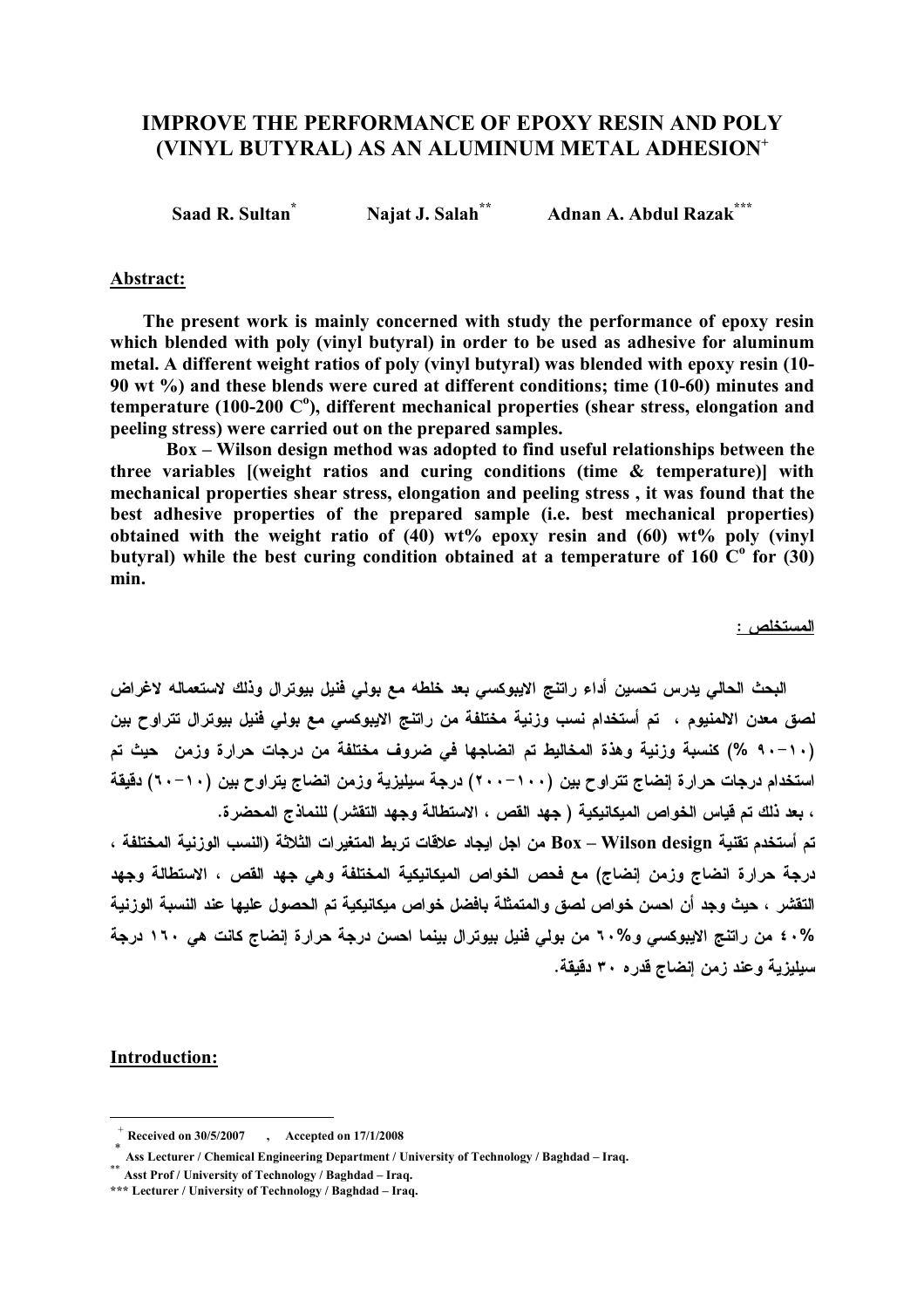Poly (vinyl butyral) classically belongs to a family of polymer termed as poly (vinyl acetal)s, poly (vinyl acetal)s were commercialized during 1930 and 1940 following development work at a number of firms including Dupont Shawiniqan Chemicals ( now Monsanto) , Union carbide and other in the United States and Canada [1], only poly (vinyl acetal)s commercially available are poly (vinyl formal) and poly (vinyl butyral).

 Poly (vinyl butyral) is mainly used in safety glass, adhesive and surface coating, the significant use is in lamination of safety glass (automotive windshields) ,other are structural adhesives , binders of rocket propellants , ceramics , in metallized brake linings and offset printing plates , in wash prime for protecting metal surface (e.g. naval vessels).[2].

Poly (vinyl butyral) is a member of the class of poly (vinyl acetal) resins, it is derived by condensing poly (vinyl alcohol) (PVA) with butyraldehyde in the presence of strong acid, poly (vinyl alcohol) reacts with the aldehyde to form six- membered rings primarily between adjacent , itramolecular hydroxyl group, leading to the structure shown below. [3].



#### Theory:

Poly (vinyl butyral) is used in combination with other thermoplastics and thermosetting resin to form tough strong structural adhesive , the most important adhesive for gluing of metals are bisphenol epoxy resins, phenolic resins modified by the addition of poly (vinyl acetal) [poly (vinyl butyral) and poly (vinyl formal)] and poly urethane adhesives [4].

 Epoxy or polyepoxide is a thermosetting epoxide polymer cured (polymerizes and crosslinks) when mixed with a catalyzing agent or "hardener". Most common epoxy resins are produced from a reaction between epichlorohydrin and bisphenol-A. The first commercial attempts to prepare resins from epichlorohydrin occurred in 1927 in the United States.

 Epoxies are known for their excellent adhesion, chemical and heat resistance, good to excellent mechanical properties and very good electrical insulating properties, but almost any property can be modified, [5].

Many investigations studied the reaction between poly (vinyl butyral) and epoxy resin in order to prepare a suitable resin used for aluminum adhesive, Robert and Edward studied the mechanism of the reaction, they made many experiments depending on viscosity in order to know the reaction group in both resins, and they show that for epoxy resin and poly (vinyl butyral) the reactive group is hydroxyl group [6].

The chemical reaction of poly (vinyl butyral) is the characteristic reaction of the functional groups: the cyclic acetal, alcohol and acetate, the most reactive moiety is the hydroxyl group that undergoes reactions typical of hindered secondary alcohol, reaction via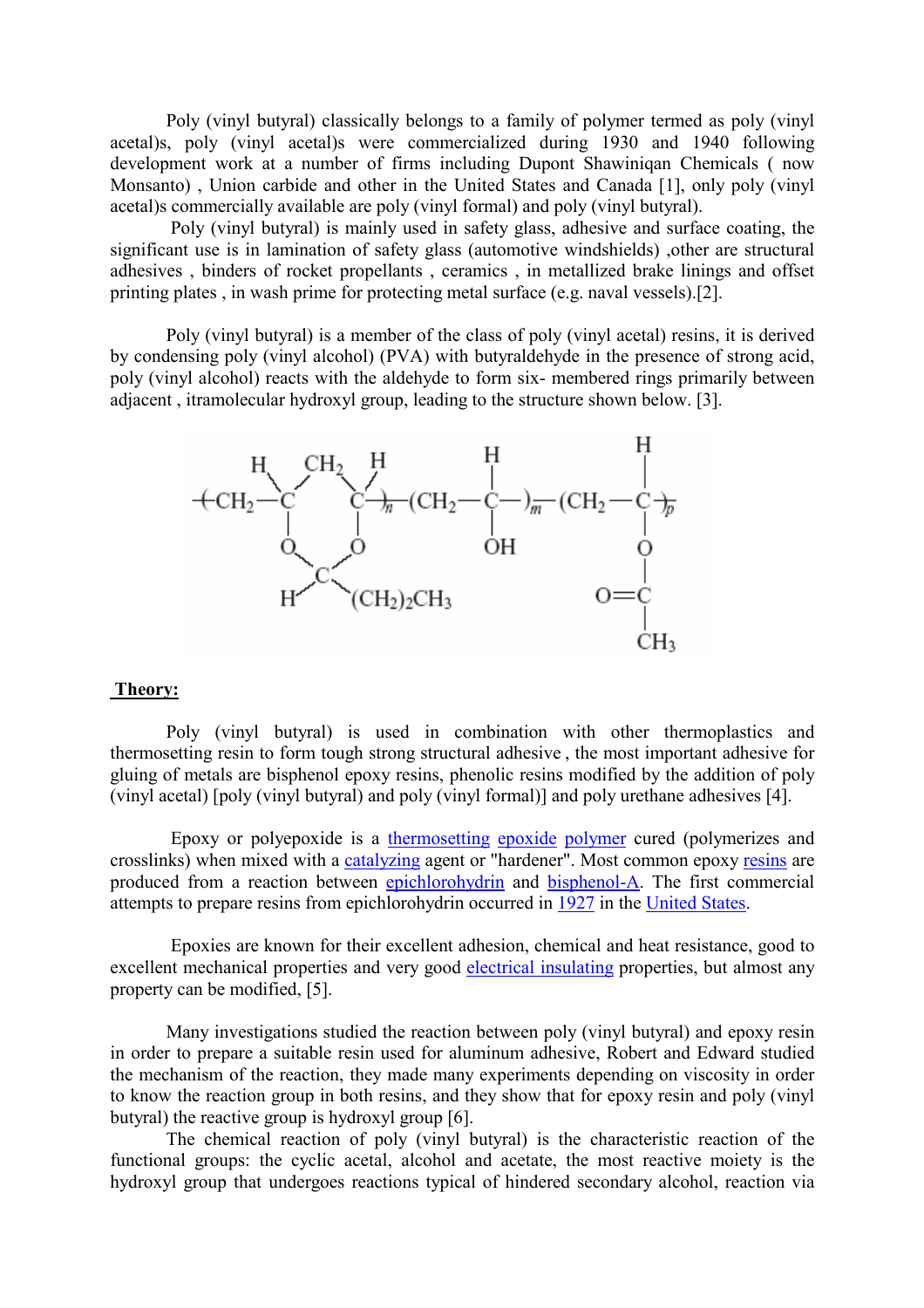the hydroxyl group with difunctional reactants provides a convenient method of cross-linking, and typical cross-linking reactions are shown below [1].



#### Reaction of poly (vinyl butyral) with epoxy groups

Jackson E.H. showed that in order to praper a suitable adhesive for aluminum metal the mixture should consist of 80 gm of poly (vinyl butyral) and 30 gm of epoxy resin cured at temperature 180  $C^{\circ}$  all dissolved in 230 gm of ethanol solution[13].

Sumitomo Bakelite Co. showed that the adhesive for printed circuit board made from aluminum metal composed of the mixture of an epoxy resin, poly (vinyl butyral) and acrylonitrile butadiene copolymer [7], moreover "Matsuchita Electric Works" study the mixture of epoxy, phenolic and poly (vinyl butyral) composition used for the same application [8].

In this work poly (vinyl butyral) is blended with epoxy resin to prepare a suitable resin used for aluminum adhesive , for this purpose this work deals with finding the best condition for mixing poly (vinyl butyral) and epoxy resin to obtained good adhesive for aluminum metal.

#### Experimental Design:

In general, the purpose of an experimental design is to find useful relationships between controllable variable and observed response, in order to predict such relationships it can specify a combination of variable that will achieve some practical benefits, in the chemical industry, experimental design particularly applied to the study of process variable and how to affect the product, [9].

This analysis give a description for the system by correlation in order to predict the effect regarding the change of variables on the objective function , statistical software used to analysis of the mechanical properties testes that exhibits [shear stress , elongation and peeling stress) at different condition for [epoxy resin concentration wt%, curing time (t) and curing temperature (T)].

As mentioned this analysis will give a description of the system by a correlation relating all real variable to the objective function by a polynomial will the general form as shown in equation  $(1)$  [10].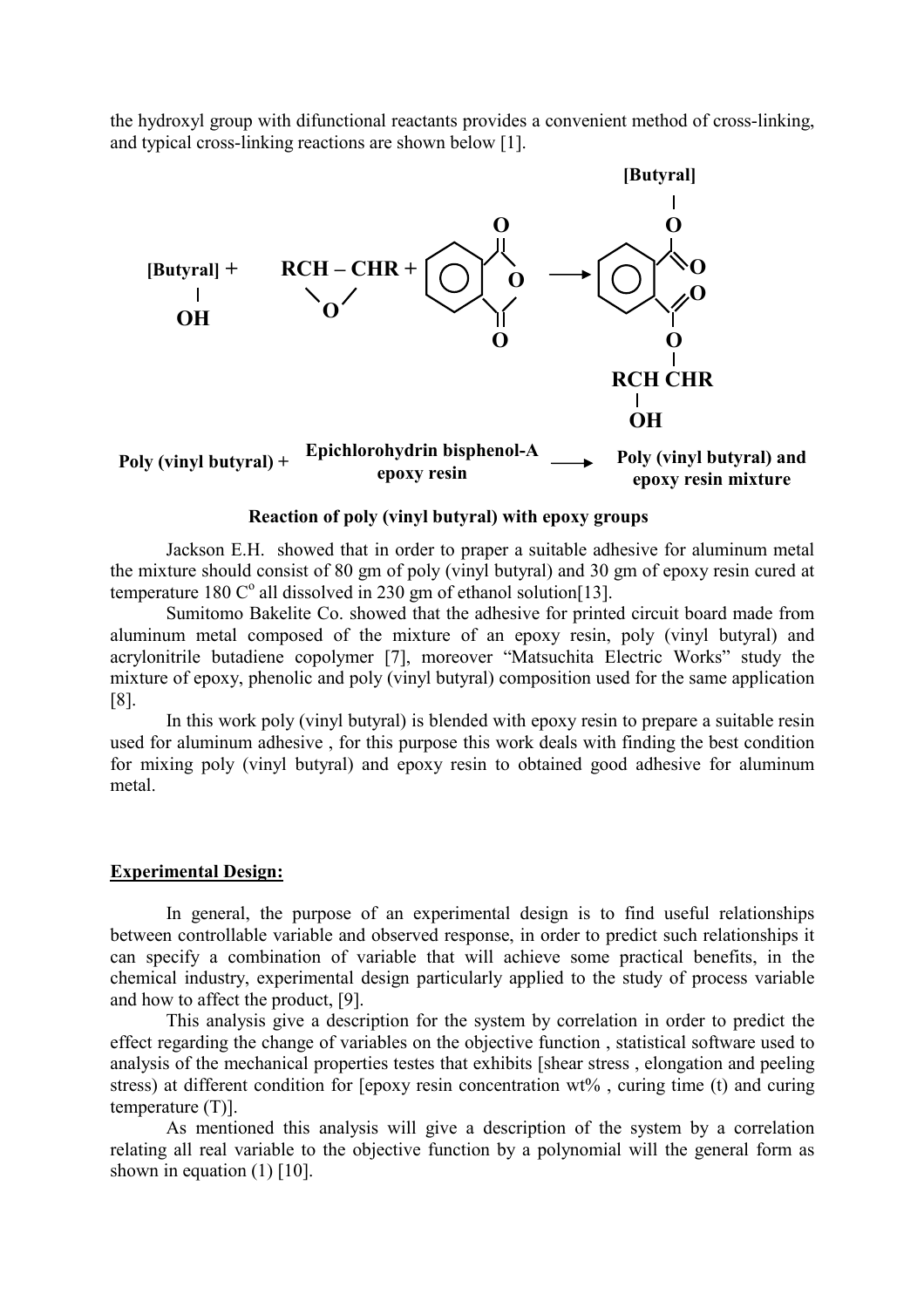$Y = B_0 + \sum B_i X_i + \sum B_{ii} X_i^2 + \sum B_{ij} X_i X_j + \cdots + \cdots + \sum j \dots \dots \dots \dots (1)$ Where:- Y= objective function.  $X_i$ ,  $X_j$  = Controllable Variable  $B_0$ ,  $B_i$  &  $B_j$  = quadratic polynomial coefficients  $K_i$  = number of variables in the quadratic polynomial model can be determined as follows. No. of terms = [(Ki+1)(Ki+2)/2]………………………….….. (2)

For three variables the quadratic polynomial can be represented as follows.

 $Y=B_0+ B_1X_1+ B_2X_2 + B_3+ X_3+B_{11}X_1^2 + B_{22}X_2^2 + B_{33}X_3^2 + B_{12}X_1X_2+ B_{13}X_1X_3+$  $B_2X_2X_3...$  (3)

### Experimental Work:

Complementary preparation of poly (vinyl butyral) were performed in the literature [11], in order to modify the adhesive properties of poly (vinyl butyral); epoxy resin was chosen as material to be mixed with poly (vinyl butyral), [2].

### Raw Material:

Commercial poly (vinyl butyral) (B-73) consist of 80% butyral content , 17.5% hydroxyl content and 2.5% acetate content available from local substances was used during the experimental work.

Epoxy resin type (Epon 828) was used, this resin is an undiluted dysfunctional bisphenol-A /epichlorohydrin derived liquid epoxy resin manufactured by Shell Chemical Company. This resin has good mechanical, adhesive, dielectric and chemical resistance properties when cross-linked. In order to convert the resins into cross linked structures; which leads to the formation of a tightly bond three dimensional net-work of polymer chains, it is necessary to add curing agent (hardener).

 The hardener used in present work for epoxy was tertiary amines which were commonly referred to as catalytic curing agent. Tri Ethylene Tetra Amine (TETA) is used as curing agent product of (Ciba Co.) trade name CY 956.

Epoxy resin was mix up with the appropriate combination ratios, component A (TETA) and component B (Epon 828) epoxy were mixed in the ratio of A:  $B = 1:5$  by weight, using a mechanical stirrer to insure the complete mixing of the two components,[5].

### Preparation of adhesion materials:

The present work was conducted in a batch process, variable percentage of epoxy resin (10-90) wt% in poly (vinyl butyral) – epoxy resin mixture were investigated, various reaction condition, time range (10-60) min and temperature range (100-200)  $\degree$  were studied, two surface of aluminum metal in specific dimension depending on the desired tests, were adhesive to each other using the prepared blended resin.

### Evaluation of prepared sample: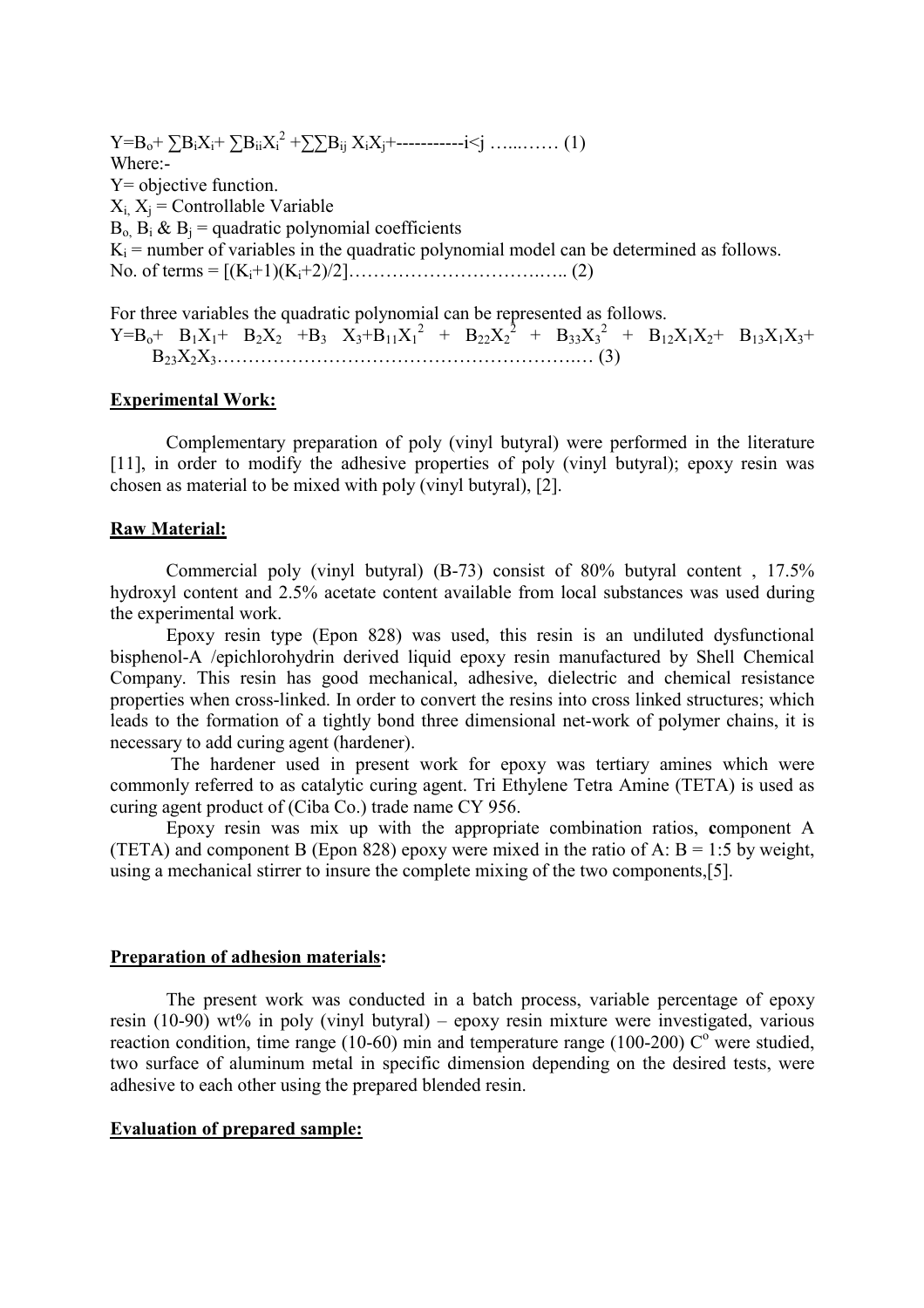The following tests were used to evaluate the prepared sample of poly (vinyl butyral) –epoxy resin .The mechanical properties tests included [shear stress, elongation and peeling stress], shear stress & elongation tests were carried out according to the test specification of ASTM (D1002-72), [12], and moreover peeling stress test was carried out according to the test specification of ASTM (D903-49) [ 12].

# Results and Discussion: Mechanical properties of adhesives at optimum percentage of epoxy resin:

The results of mechanical properties tests which were carried out first on adhesion material are shown in tables (1,2 and 3) that exhibits ( shear stress , elongation and peeling stress) under different conditions for each epoxy resin percentage (wt%), curing time (min) and curing temperature  $(C<sup>o</sup>)$ .

Table (1) shows the mechanical properties tests at different percentage of epoxy resin (10-90) wt% in poly (vinyl butyral) – epoxy mixture and at minimum value of curing condition [curing time  $(10 \text{ min})$  and curing temperature  $(100C<sup>o</sup>)$ ], from this table it is clearly seen that the best percentage of epoxy resin in poly (vinyl butyral) – epoxy resin mixture is found to be (40) wt% this best concentration give the best mechanical properties ,thus this concentration chosen as the best in the following experiments.

## Mechanical properties of adhesives at optimum curing time:

Table (2) shows the mechanical properties at different curing time rang (10-60) min and at best percentage of epoxy resin (40) wt% with minimum value of curing temperature (100)  $C^{\circ}$ , from this table it is clear that the best curing time is (30) min give the best mechanical properties. Hence, best curing time (30) min was chosen for the followed experiments.

## Mechanical properties of adhesives at optimum curing temperature:

Table (3) shows the mechanical properties at different curing temperature range (100- 200)  $C^{\circ}$  with optimum percentage of epoxy resin (40) wt% and optimum curing time (30) min , from this table it is concluded the best value of curing temperature is (160)  $\mathrm{C}^{\circ}$ .

Finally from these tables (1, 2 and 3) we conclude that the best condition for epoxy resin used with poly (vinyl butyral) is (40) wt% epoxy resin and (160)  $C^{\circ}$  curing temperature for (30) min give the best mechanical properties, the results give a good agreement with results obtained by Jackson [13].

Table (1):- Mechanical properties testes at different epoxy resin concentration (10-90) wt% cured at (100)  $\mathbb{C}^{\circ}$ temperature for (10) min .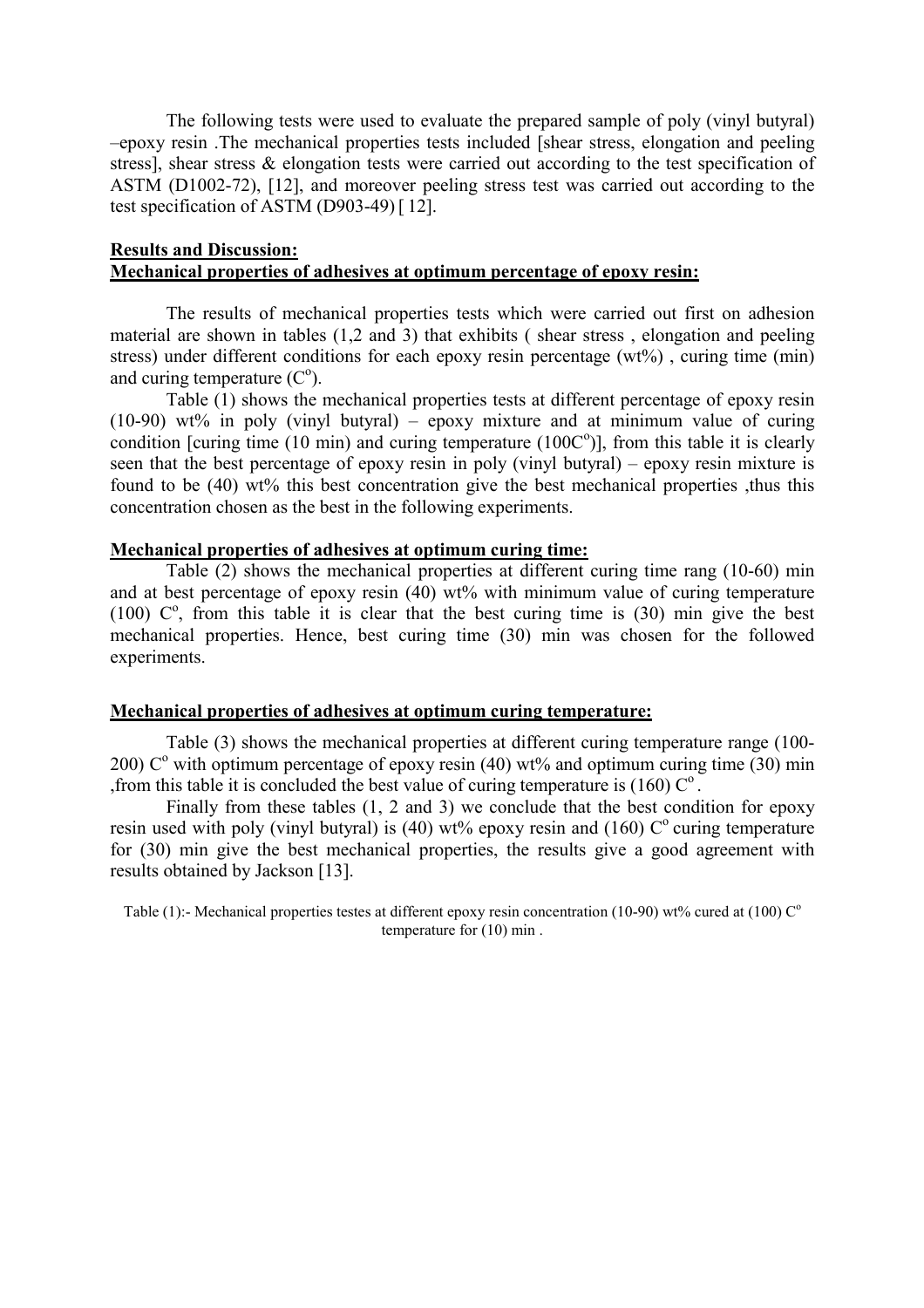| Exp.<br>No. | <b>Epoxy Resin</b><br>percentage $. (wt)\%$ | <b>Mechanical Properties Testes</b>   |                    |                           |
|-------------|---------------------------------------------|---------------------------------------|--------------------|---------------------------|
|             |                                             | Shear stress<br>(Kg/cm <sup>2</sup> ) | Elongation $(\% )$ | Peeling stress<br>(Kg/cm) |
|             | 10                                          | 17.6                                  | 77.6               | 1.9                       |
| 2           | 20                                          | 17.9                                  | 78                 | 1.93                      |
|             | 30                                          | 18.2                                  | 78.6               | 1.97                      |
| 4           | 40                                          | 18.5                                  | 79                 | 2                         |
|             | 50                                          | 16.2                                  | 71.5               | 1.65                      |
| h           | 60                                          | 13.7                                  | 66.2               | 1.23                      |
|             | 70                                          | 11.5                                  | 54.3               | 0.95                      |
| 8           | 80                                          | 8.4                                   | 42.6               | 0.54                      |
| Q           | 90                                          | 6                                     | 39.8               | 0.25                      |

Table (2):- Mechanical properties testes at different curing time (10-60) min and at optimum epoxy resin percentage (40) wt% and minimum curing temperature (100)  $\mathcal{C}^{\circ}$ .]

| Exp.<br>No. | <b>Curing Time</b><br>(min) | <b>Mechanical Properties Testes</b>   |                    |                           |
|-------------|-----------------------------|---------------------------------------|--------------------|---------------------------|
|             |                             | Shear stress<br>(Kg/cm <sup>2</sup> ) | Elongation $(\% )$ | Peeling stress<br>(Kg/cm) |
|             |                             | 18.5                                  | 79                 |                           |
|             | 20                          | 18.8                                  | 80.2               | 2.2                       |
|             | 30                          | 19.3                                  | 81                 | 2.3                       |
|             | 40                          | 19.2                                  | 80.9               | 2.3                       |
|             | 50                          | 19.3                                  | 81                 | 2.3                       |
|             | 60                          | 19.3                                  | 81                 | 2.3                       |

Table (3):- Mechanical properties testes at different curing temperature (100-200)  $C^{\circ}$  and at optimum epoxy resin percentage (40) wt% and optimum curing time (30) min.

| Exp.<br>No. | <b>Curing Temperature</b><br>$(C^{\circ})$ | <b>Mechanical Properties Testes</b>   |                   |                           |
|-------------|--------------------------------------------|---------------------------------------|-------------------|---------------------------|
|             |                                            | Shear stress<br>(Kg/cm <sup>2</sup> ) | Elongation $(\%)$ | Peeling stress<br>(Kg/cm) |
|             | 100                                        | 19.3                                  | 81                | 2.3                       |
| ◠           | 120                                        | 19.7                                  | 81.8              | 2.45                      |
|             | 140                                        | 20.4                                  | 82.6              | 2.5                       |
|             | 160                                        | 21.6                                  | 83.4              | 2.6                       |
|             | 180                                        | 19.4                                  | 81.1              | 2.33                      |
|             | 200                                        | 19.9                                  | 81.7              | 2.4                       |

The resulting mechanical properties ( shear stress , elongation and peeling stress ) are plotted versus epoxy resin percentage , curing time and curing temperature as shown in figures (1 ,2 and 3) .

Figure (1) shows the influence of epoxy resin weight ratios on the mechanical properties at minimum curing conditions [curing time (10) min and curing temperature (100)  $C<sup>o</sup>$ ], this figure show that increasing epoxy resin percentage more than (40) wt% causes a decrease in all mechanical properties , this may be attributed to the fact that poly (vinyl butyral) may act as plasticizing material while epoxy resin acts as a less plasticizing material and almost acts as a rigid material with no elasticity ,[14].

Figure (2) shows the effect of curing time on the mechanical properties at best percentage of epoxy resin (40) wt% and minimum curing temperature (100)  $\mathcal{C}^{\circ}$ , from this figure it is clear that increasing curing time leads to an increase in the cross linking between epoxy resin and poly (vinyl butyral) leading to an increase in the mechanical properties, after (30) min all the mechanical properties constant.

Figure (3) shows the influence of curing temperature on the mechanical properties at best percentage of epoxy resin (40) wt% and optimum curing time (30) min, from this figure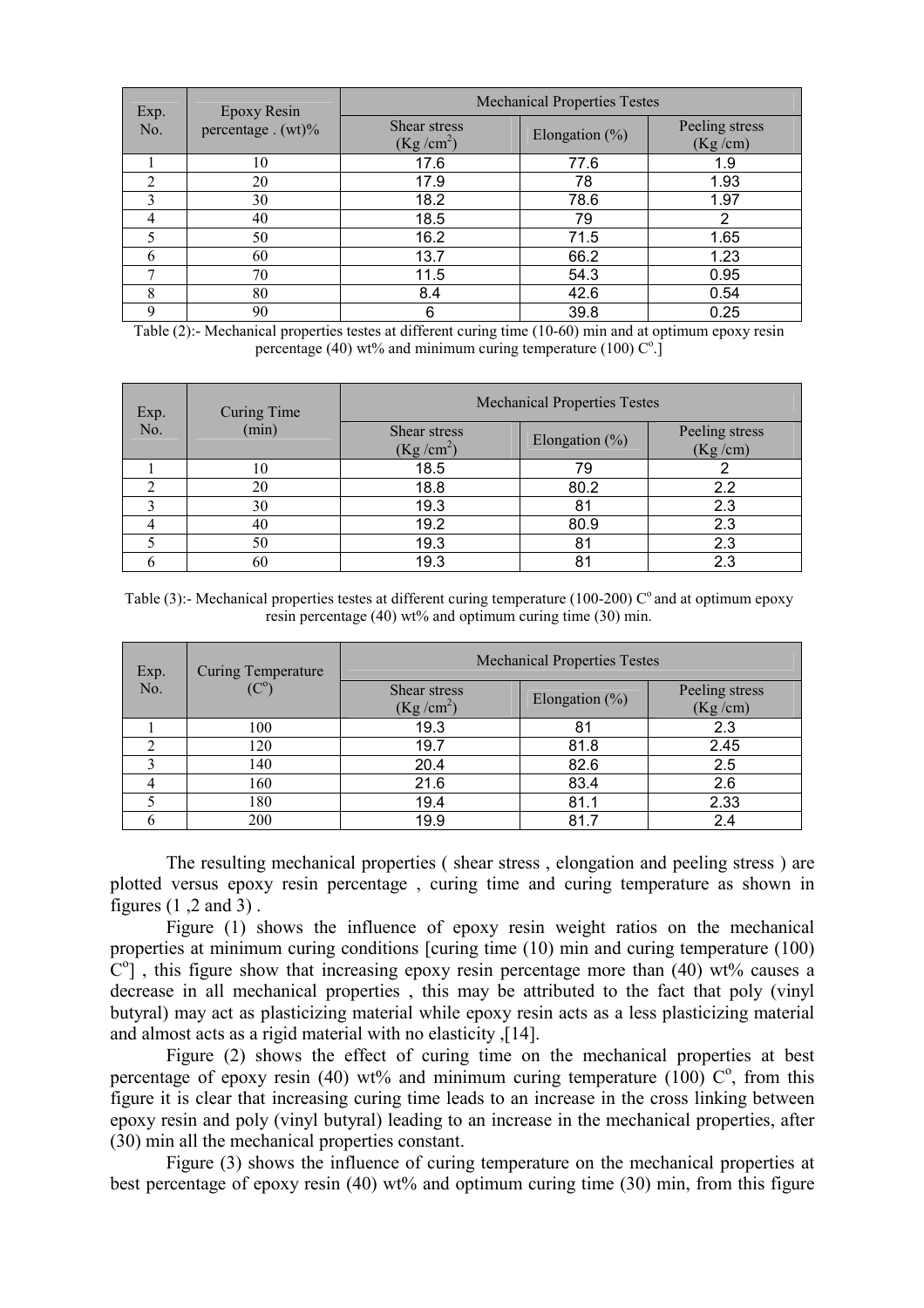it is found that increasing curing temperature increase the mechanical properties which may be attributed to an increase in the cross linking at  $(160)$  C<sup>o</sup> after that the material starts lose its elasticity.

Finally from these figures (1, 2 and 3) one can conclude that poly (vinyl butyral) compatible with epoxy resin when  $(40)$  wt% epoxy resin is added to  $(60)$  wt% poly (vinyl) butyral) cured at  $(160)$  C<sup>o</sup> for (30) min, the mixture was found to have a good capability to withstand stress and process high elasticity and adhesion properties which render the material suitable for being adhesive, our results agree well with results obtained by Gole and Jackson [5,13].



Fig. (1): Mechanical properties as a function of epoxy resin percentage  $(10-90)$  wt% and at minimum curing conditions [curing time (10) min & curing temperature  $(100)$  C<sup>o</sup>].



Fig. (2): Mechanical properties as a function of curing time (10-60) min and at optimum epoxy resin percentage (40) wt% and minimum curing temperature  $(100)$   $C^{\circ}$ .



5.4 Estimation of the Coefficients of the Second order Equation: Fig. (3): Mechanical properties as a function of curing temperature (100-200)  $C^{\circ}$  and at optimum epoxy resin percentage (40) wt% and optimum curing time (30) min.

The coefficients of equation (3) for different mechanical properties testes can be determined respective by using statistical software.

For shear stress test equation (3) can be written as follows.

 $Y_1$ =19.34+1.189X<sub>1</sub>-0.566X<sub>2</sub>-1.58X<sub>3</sub>-2.66X<sub>1</sub><sup>2</sup>-0.4X<sub>2</sub><sup>2</sup>-0.33X<sub>3</sub><sup>3</sup>-0.077X<sub>1</sub>X<sub>2</sub>-0.051X<sub>1</sub>X<sub>3</sub>-0.052X2X3 …………………………………………………..(4) Correlation Coefficient =0.968 Average absolute error  $= 2.6\%$ For elongation test equation (3) can be written as follows.  $Y_2=81.8+3.69X_1-2.67X_2-5.6X_3-8.45X_1^2-1.38X_2^2-1.26X_3^3-11.13X_1X_2-3.21X_1X_3-3.22X_2X_3$ ………………………………………………………………..(5)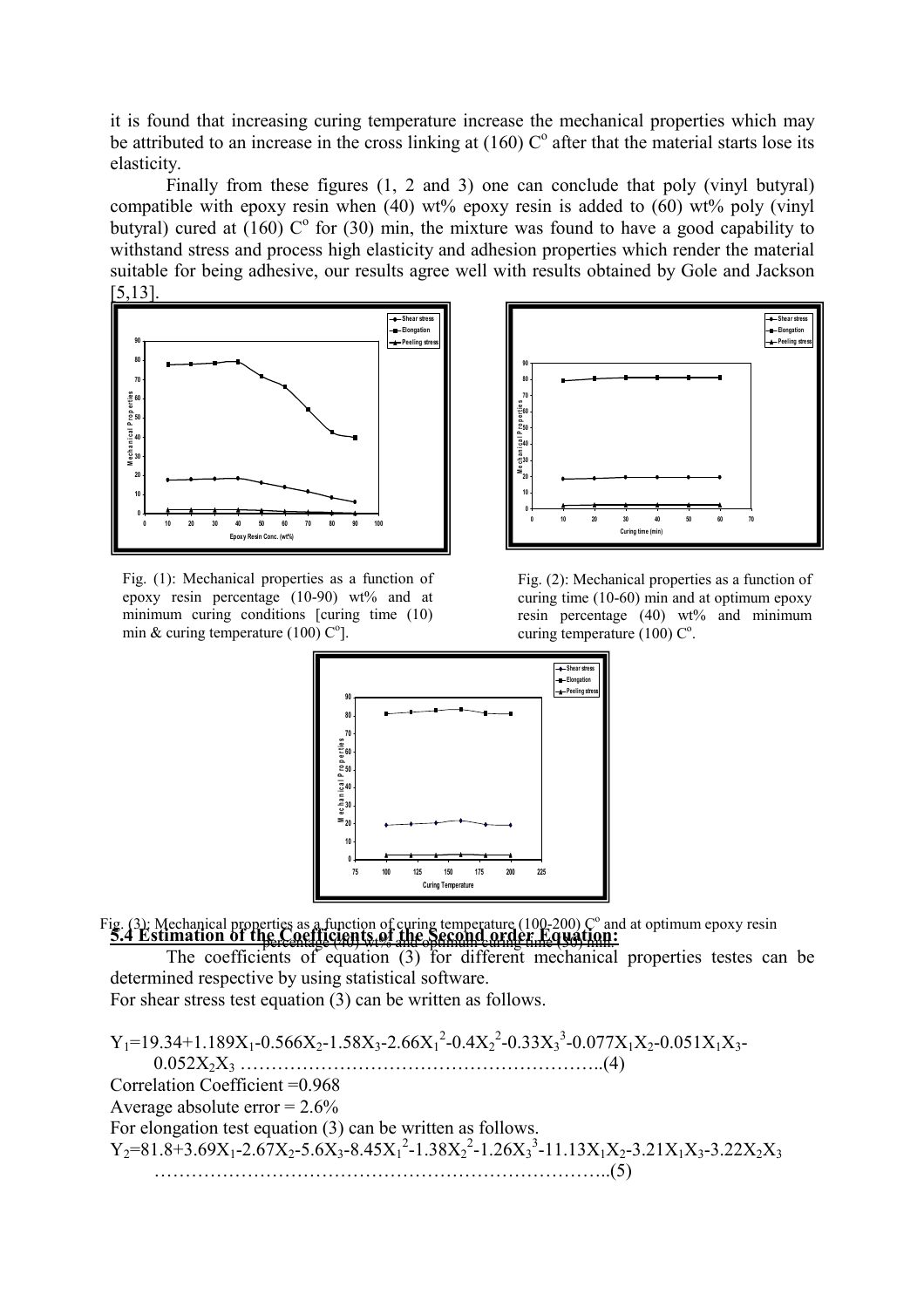Correlation Coefficient =0.984 Average absolute error  $= 2.12\%$ For peeling stress test equation (3) can be written as follows.  $Y_3 = 2.41 + 0.16X_1 - 0.076X_2 - 0.24X_3 - 0.499X_1^2 - 0.12X_2^2 - 0.107X_3^3 - 0.003X_1X_2 + 0.0653X_1X_3 - 0.003X_2^3 - 0.003X_3^2 - 0.003X_1^3 - 0.003X_2^3 - 0.003X_3^2 - 0.003X_3^3 - 0.003X_3^3 - 0.003X_3^3 - 0.003X_3^2 - 0.003X_3^3 -$ 0.0651X2X3 ………………………………….(6) Correlation Coefficient =0.992 Average absolute error  $= 1.85\%$ 

These equations represent the best forms of the mathematical models that relate the mechanical properties tests with the three variables [epoxy resin concentration  $X_1$ , curing time  $X_2$  and curing temperature  $X_3$ ].

From these equations  $(4, 5\& 6)$  plots can be constructed for the relationships between experimental values and predicted values for mechanical properties testes, the plots are shows in figures  $(4, 5 \& 6)$ .



Fig. (4) Experimental versus predicted values for equation (4).



Fig. (5) Experimental versus predicted values for equation (5).



Fig. (6) Experimental versus predicted values for equation (6).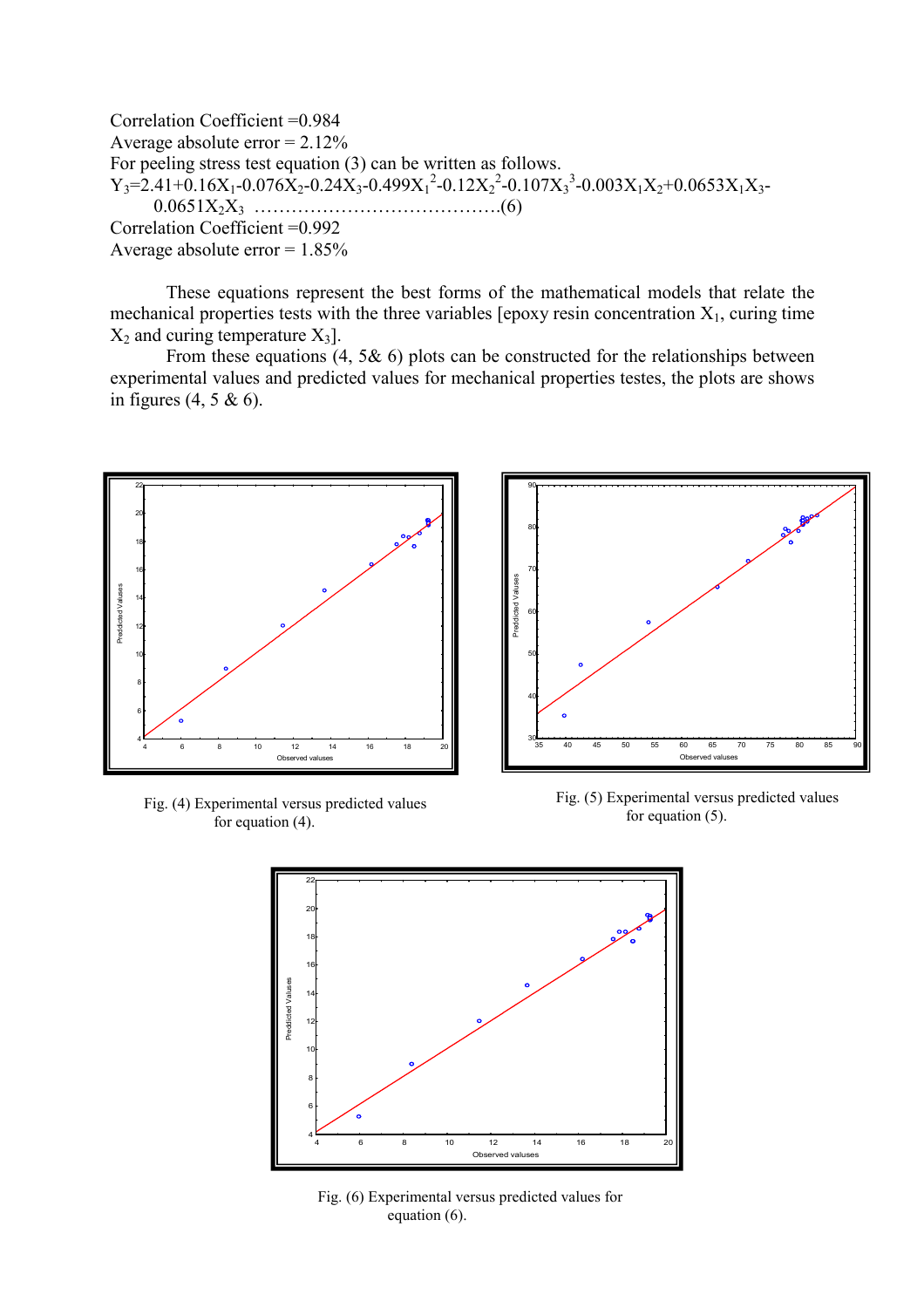Three dimensional plots of mechanical properties (shear stress, elongation & peeling stress) versus (epoxy resin concentration wt%, curing time  $\&$  curing temperature) using equations (4,  $5\&$  6) respectively which are shows in figures (7,  $8\&$  9), these figures approximate the behavior of the system with reasonable accuracy for the values of (epoxy resin concentration wt%, curing time & curing temperature) in this studied range.



Fig. (7) Three dimensional representation of equation (4)



Fig. (8) Three dimensional representation of equation (5)



Fig. (9) Three dimensional representation of equation (6)